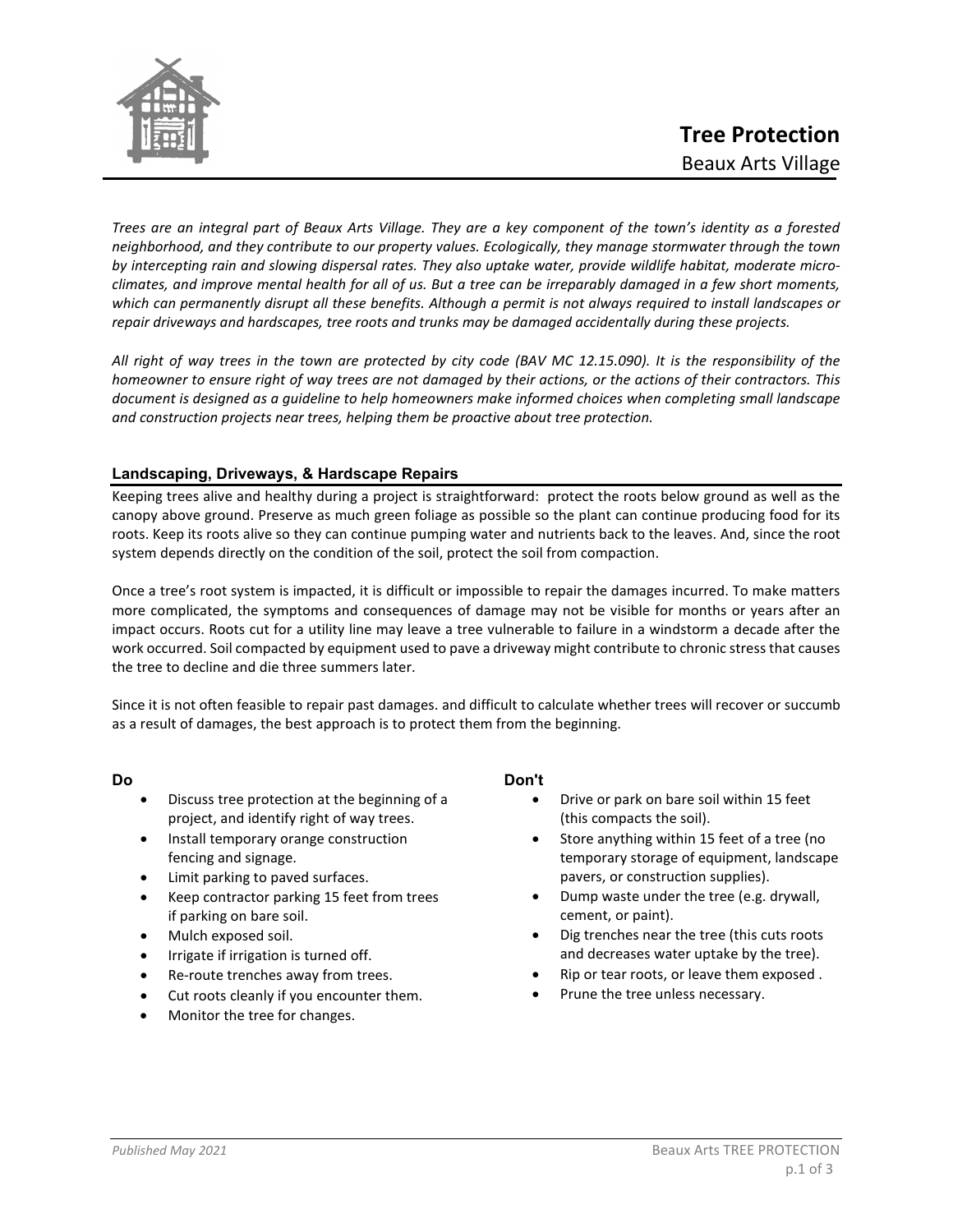#### **How and Why?**

**Protect Soils.** Driving, parking, storing materials, or even heavy foot traffic can destroy soil structure and compress it which makes it difficult or impossible for roots to grow. This flattening cannot be un-done.

Tree roots rely on the space between grains to hold water and oxygen for them. When these spaces are gone, roots must grow on the soil surface where they are less efficient. They become tripping hazards, and they are easily damaged by mowers, shovels, animals, and extreme temperatures.

If you must remove and replace soils as part of a project, consider amending them with organic matter like well-aged compost before putting the soil back into the hole or trench. If you are raising the grade, use a sandy loam topsoil where possible. A mixture of 60 percent sand and 40 percent compost is far more conducive to root growth than sand alone.

**Mulch.** Bare soils create harsh conditions for a tree. In most natural settings, trees make use of a layer of decomposing organic matter on the top of the soil near them. This organic matter helps retain soil moisture, moderate soil temperature, and supplies the tree with nutrients as it decomposes.

Trees can often provide what they need for themselves with their leaf litter. When leaf litter is regularly removed, tree owners need to supply the tree with an alternative organic layer in the form of mulch. A well-mulched tree is a happy tree. When it doesn't have to fight for water or oxygen below ground, the tree has more energy to fight off insect pests and pathogens.

Mulch also helps keep soil from compacting. Covering an area with 4 inches of coarse woody mulch to help cushion the impacts from foot traffic and rain. The best mulch is arborist wood chips, not bark. These coarse chips include all wood fibers of a tree and breaks down. Bark is only the waxy outer layer of a tree which repels water and doesn't break down into soil as quickly.

Mulch should be maintained 6-12 inches away from the base of any tree or shrub. Perennials (e.g. hostas, day lilies) do not respond as well to woody mulch and need a mulch that is further along in its decomposition process.

**Irrigation.** Trees growing in the right of way often have limited soil volume, or are growing in soil that has already been damaged. Additionally, increasingly hot and dry summers mean that even established trees can suffer from drought stress, which in turn makes them vulnerable to construction impacts. While exact irrigation schedules will vary based on

tree species and soil type, Irrigating trees several times per month May-September is a good general guideline.

**Plan ahead.** Improving the conditions around your tree by mulching it with coarse woody mulch and irrigating it prior to impacts will set the tree up for success and help it recover. If you have a project planned in proximity to a tree, ask the contractor to create a tree protection plan, and discuss it before work begins to be sure the plan is feasible.

Workers may not realize that a proposed project could have serious impacts to trees. In general, any impacts within 10 feet of a tree greater than 5 inches diameter should not be done without a well thought out tree protection plan.

Avoid multiple or compounding impacts to damaged trees. If the roots of a tree were recently impacted, and the tree is heavily pruned that same year, The tree could decline when either impact by itself may not have resulted in that outcome. Deferring impacts across several years can improve the likelihood of recovery.

**Prune roots.** If roots must be impacted, do it properly. Cutting roots cleanly with a reciprocating saw, sharp hand saw, or loppers is better than ripping roots and allowing them to dry out. Clean root cuts will minimize the impact and allow the tree to recover from most efficiently from root loss. Cover roots with burlap or plastic if they will remain exposed for more than a few hours.

**Signage and fencing.** Orange construction fencing and a simple waterproof sign that says 'Tree Protection Fencing, Do Not Move' is an inexpensive way to clearly relay to workers and guests alike what the intent is in a protected area. Without the signage, fencing can be in place for many reasons. A sign keeps people from guessing.